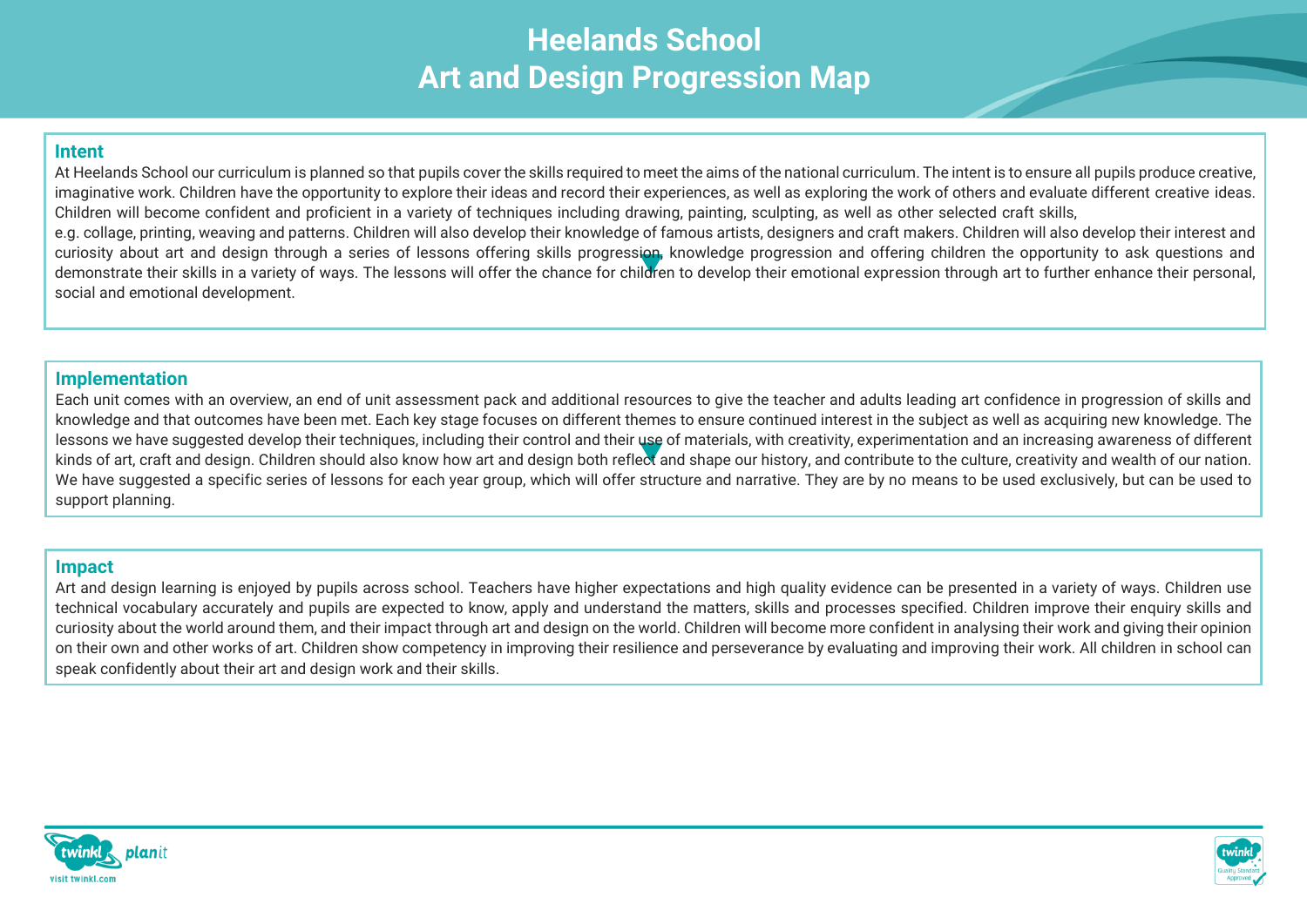## **Level Expected at the End of EYFS**

We have selected the Early Learning Goals that link most closely to the Art and Design National Curriculum.

For more detail about linked subject progression within the EYFS Framework, please refer to **these [documents](https://www.twinkl.co.uk/resource/learning-in-eyfs-what-subject-leaders-need-to-know-resource-pack-t-tp-2548825)**.

| <b>Expressive Arts and Design (Exploring and Using Media and Materials)</b>   | ( Expressive Arts and Design (Being Imaginative)                                                           |  |
|-------------------------------------------------------------------------------|------------------------------------------------------------------------------------------------------------|--|
| Children safely use and explore a variety of materials, tools and techniques, | $\Box$ Children use what they have learnt about media and materials in original ways, thinking $\parallel$ |  |
| experimenting with colour, design, texture, form and function.                | about uses and purposes. They represent their own ideas, thoughts and feelings                             |  |
|                                                                               | through design and technology, art, music, dance, role play and stories.                                   |  |

### **Key Stage 1 National Curriculum Expectations**

Pupils should be taught:

- to use a range of materials creatively to design and make products;
- to use drawing, painting and sculpture to develop and share their ideas, experiences and imagination;
- to develop a wide range of art and design techniques in using colour, pattern, texture, line, shape, form and space;
- about the work of a range of artists, craft makers and designers, describing the differences and similarities between different practices and disciplines, and making links to their own work.

The national curriculum for art and design aims to ensure that all pupils by the end of year 6:

- produce creative work, exploring their ideas and recording their experiences;
- become proficient in drawing, painting, sculpture and other art, craft and design techniques;
- evaluate and analyse creative works using the language of art, craft and design;
- know about great artists, craft makers and designers, and understand the historical and cultural development of their art forms.



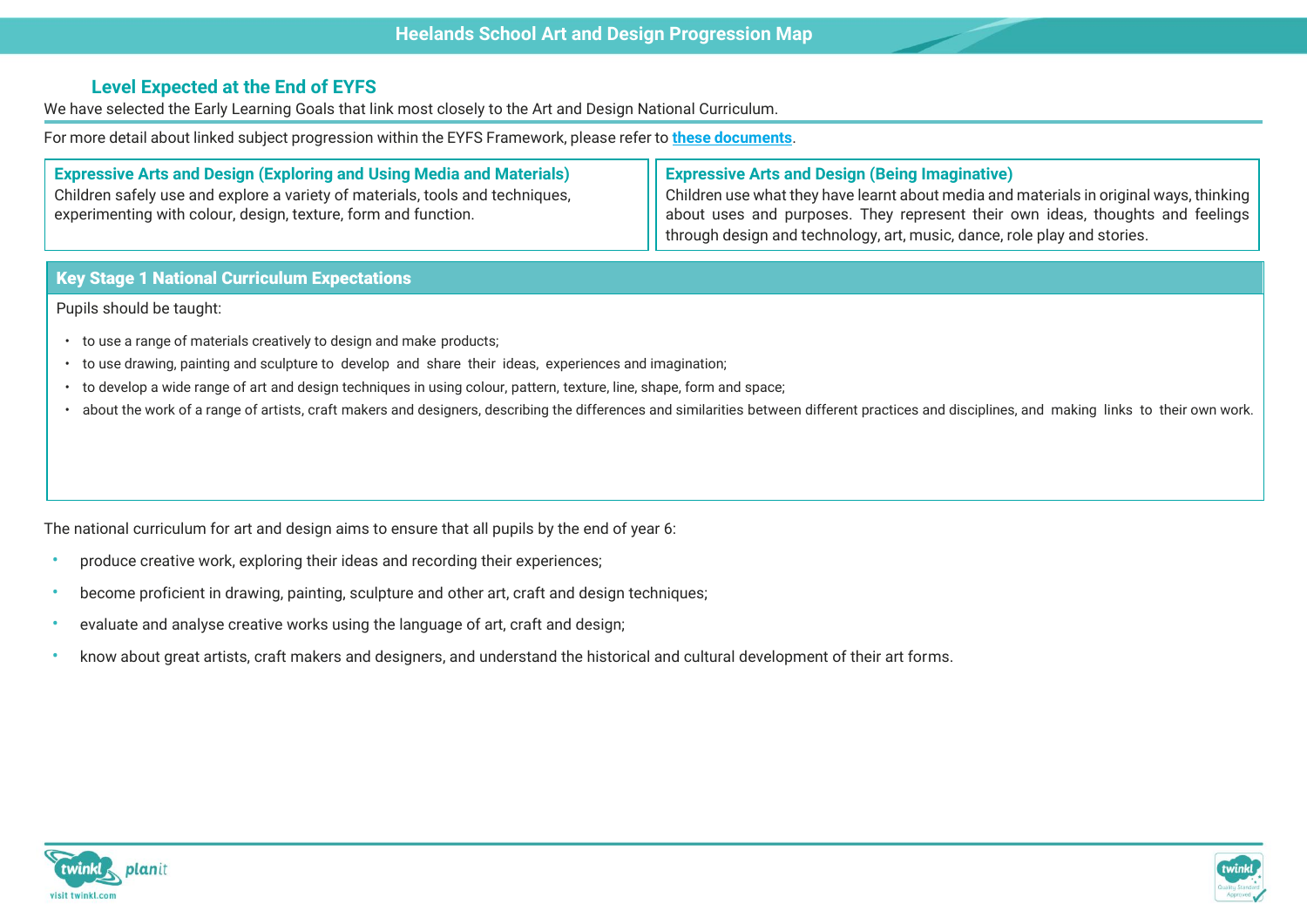|                                   | KS1                                                                                                                                                                                                                                                                                                                                                                                                                                                                                                                                                                                                                                                                                                                                                                                                                                                                                                                                                          | <b>The Year 1 Artist</b>                                                                                                                                                                                                                                             | <b>The Year 2 Artist</b>                                                                                                                                                                                                                  |
|-----------------------------------|--------------------------------------------------------------------------------------------------------------------------------------------------------------------------------------------------------------------------------------------------------------------------------------------------------------------------------------------------------------------------------------------------------------------------------------------------------------------------------------------------------------------------------------------------------------------------------------------------------------------------------------------------------------------------------------------------------------------------------------------------------------------------------------------------------------------------------------------------------------------------------------------------------------------------------------------------------------|----------------------------------------------------------------------------------------------------------------------------------------------------------------------------------------------------------------------------------------------------------------------|-------------------------------------------------------------------------------------------------------------------------------------------------------------------------------------------------------------------------------------------|
| and Developing Ideas<br>Exploring | Children start to understand how ideas are developed through processes. Children build up resilience to getting<br>things wrong and trying again. Children practise and share their learning and skills with others, receive and offer<br>feedback to improve.<br><b>KS1 Art and Design National Curriculum</b><br>To produce creative work, exploring their ideas and recording experiences.<br>Children can:<br>respond positively to ideas and starting points;<br>a.<br>explore ideas and collect information;<br>b.<br>describe differences and similarities and make links to their own work;<br>$\mathbb{C}$<br>try different materials and methods to improve;<br>d.<br>use key vocabulary to demonstrate knowledge and understanding in this strand: work, work of art,<br>e<br>idea, starting point, observe, focus, design, improve.                                                                                                              | Is beginning to be able to<br>say what they like or<br>dislike about their work.<br>Is happy to experiment<br>with new ideas.<br>Has a growing art<br>vocabulary to draw upon.                                                                                       | Can evaluate their work<br>and suggest ideas to<br>improve it.<br>Can discuss how their<br>work is similar to or<br>different from another<br>piece.<br>Can research which<br>material or techniques<br>might be best for their<br>piece. |
| Drawing                           | Children begin to explore different techniques involved in drawing such as shading, thick and thin lines, patterns<br>and shapes as well as using different surfaces to draw on. Children are also exposed to using different<br>materials to draw with such as pencils, felt tips, charcoal, crayons, chalk and pastels.<br><b>KS1 Art and Design National Curriculum</b><br>To become proficient in drawing techniques.<br>To use drawing to develop and share their ideas, experiences and imagination.<br>Children can:<br>draw lines of varying thickness;<br>a<br>use dots and lines to demonstrate pattern and texture;<br>$\mathbf b$<br>use different materials to draw, for example pastels, chalk, felt tips;<br>$\mathbb C$<br>use key vocabulary to demonstrate knowledge and understanding in this strand: portrait, self-portrait, line<br>d.<br>drawing, detail, landscape, cityscape, building, pastels, drawings, line, bold, size, space. | Can draw carefully from<br>observation.<br>Record shapes,<br>positioning, marks and<br>features with some care.<br>Use a range of<br>media/mark making<br>implements with growing<br>control.<br>Use fine and gross motor<br>control skills with<br>growing control. | Explores tone using<br>different grades of<br>pencil, pastel and<br>chalk.<br>Can make line and<br>shape drawings from<br>observation adding<br>light/dark tone and<br>colour.                                                            |



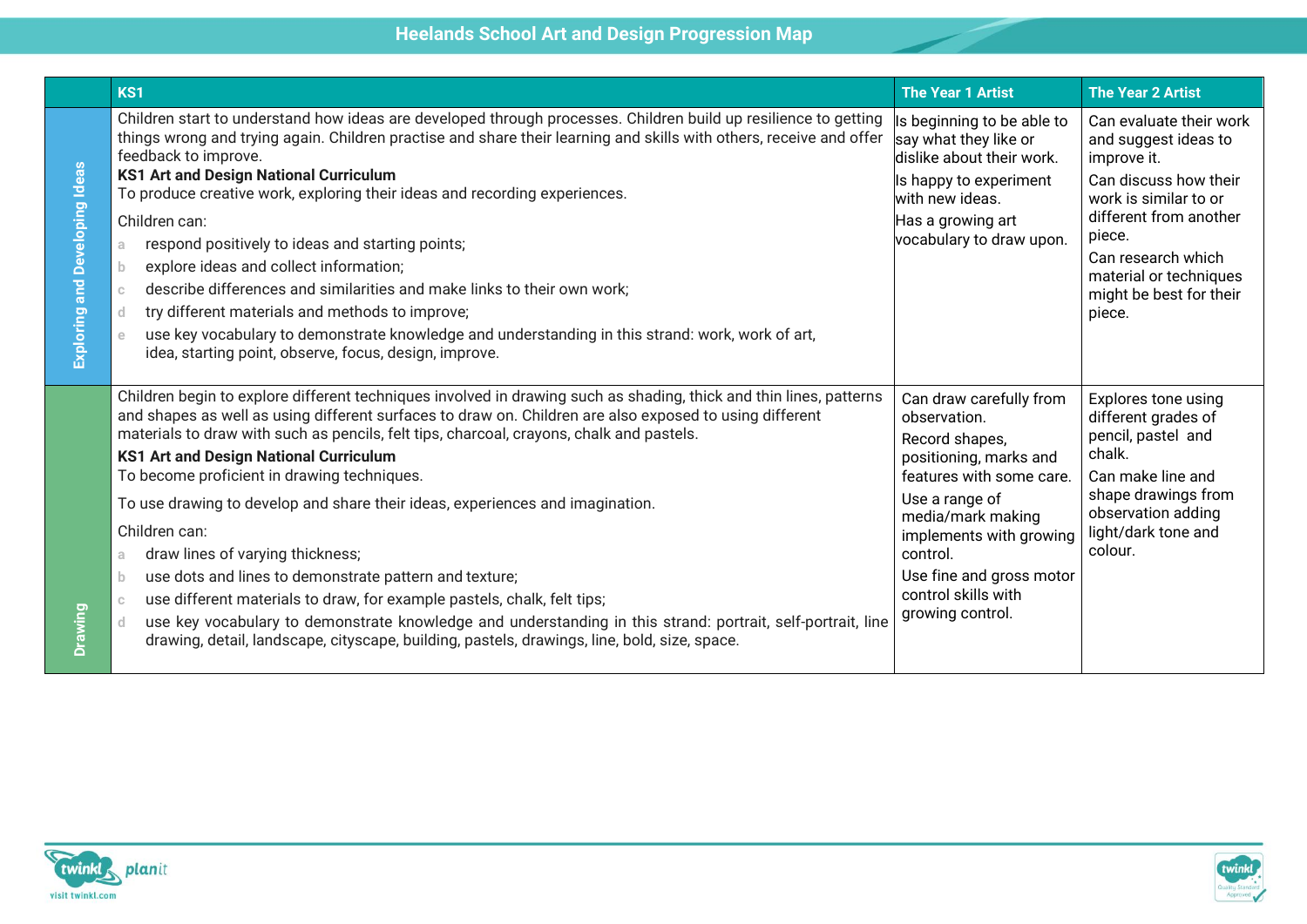|           | Children can explore using a variety of different brushes to see what happens. Children begin to learn the<br>primary colours and experiment with mixing paints to understand tone and secondary colours.<br><b>KS1 Art and Design National Curriculum</b><br>To become proficient in painting techniques.<br>To use painting to develop and share their ideas, experiences and imagination.<br>Children can:<br>name the primary and secondary colours;<br>a<br>experiment with different brushes (including brushstrokes) and other painting tools;<br>b.<br>mix primary colours to make secondary colours;<br>$\mathbb{C}$<br>add white and black to alter tints and shades;<br>d                                                                                                                                                                                                                                                                                                          | Is beginning to choose<br>appropriate painting<br>materials for a planned<br>or desired effect, eg<br>painting a background.<br>Knows that different<br>tools give different<br>results. | Can investigate,<br>experiment, mix and<br>apply colour for a<br>purpose.<br>Knows which brush or<br>tool would be best and<br>say why.<br>Knows how to make<br>the colour or shade<br>they need. |
|-----------|-----------------------------------------------------------------------------------------------------------------------------------------------------------------------------------------------------------------------------------------------------------------------------------------------------------------------------------------------------------------------------------------------------------------------------------------------------------------------------------------------------------------------------------------------------------------------------------------------------------------------------------------------------------------------------------------------------------------------------------------------------------------------------------------------------------------------------------------------------------------------------------------------------------------------------------------------------------------------------------------------|------------------------------------------------------------------------------------------------------------------------------------------------------------------------------------------|---------------------------------------------------------------------------------------------------------------------------------------------------------------------------------------------------|
| Painting  | use key vocabulary to demonstrate knowledge and understanding in this strand: primary colours, secondary<br>$\rm{e}$<br>colours, neutral colours, tints, shades, warm colours, cool colours, watercolour wash, sweep, dab, bold<br>brushstroke, acrylic paint.                                                                                                                                                                                                                                                                                                                                                                                                                                                                                                                                                                                                                                                                                                                                |                                                                                                                                                                                          |                                                                                                                                                                                                   |
| Sculpture | Children have the opportunity to use a variety of materials for sculpting and experiment with joining and<br>constructing. They begin to use the correct vocabulary associated with sculpting and construction to<br>demonstrate their understanding of the skill.<br><b>KS1 Art and Design National Curriculum</b><br>To become proficient in sculpting techniques.<br>To use sculpture to develop and share their ideas, experiences and imagination.<br>Children can:<br>use a variety of natural, recycled and manufactured materials for sculpting, e.g. clay, straw and card;<br>a<br>use a variety of techniques, e.g. rolling, cutting, pinching;<br>b.<br>use a variety of shapes, including lines and texture;<br>$\mathbb{C}$<br>use key vocabulary to demonstrate knowledge and understanding in this strand: sculpture, statue, model, work,<br>d.<br>work of art, 3D, land art, sculptor, carving, sculpture, installation, shapes, materials, pyramid, abstract,<br>geometric. | Create art using<br>malleable materials,<br>such as clay, modroc<br>and modelling clay.                                                                                                  | Use malleable<br>materials to create<br>objects for a<br>purpose, such as a<br>vase. Create<br>sculptures from<br>observation.                                                                    |



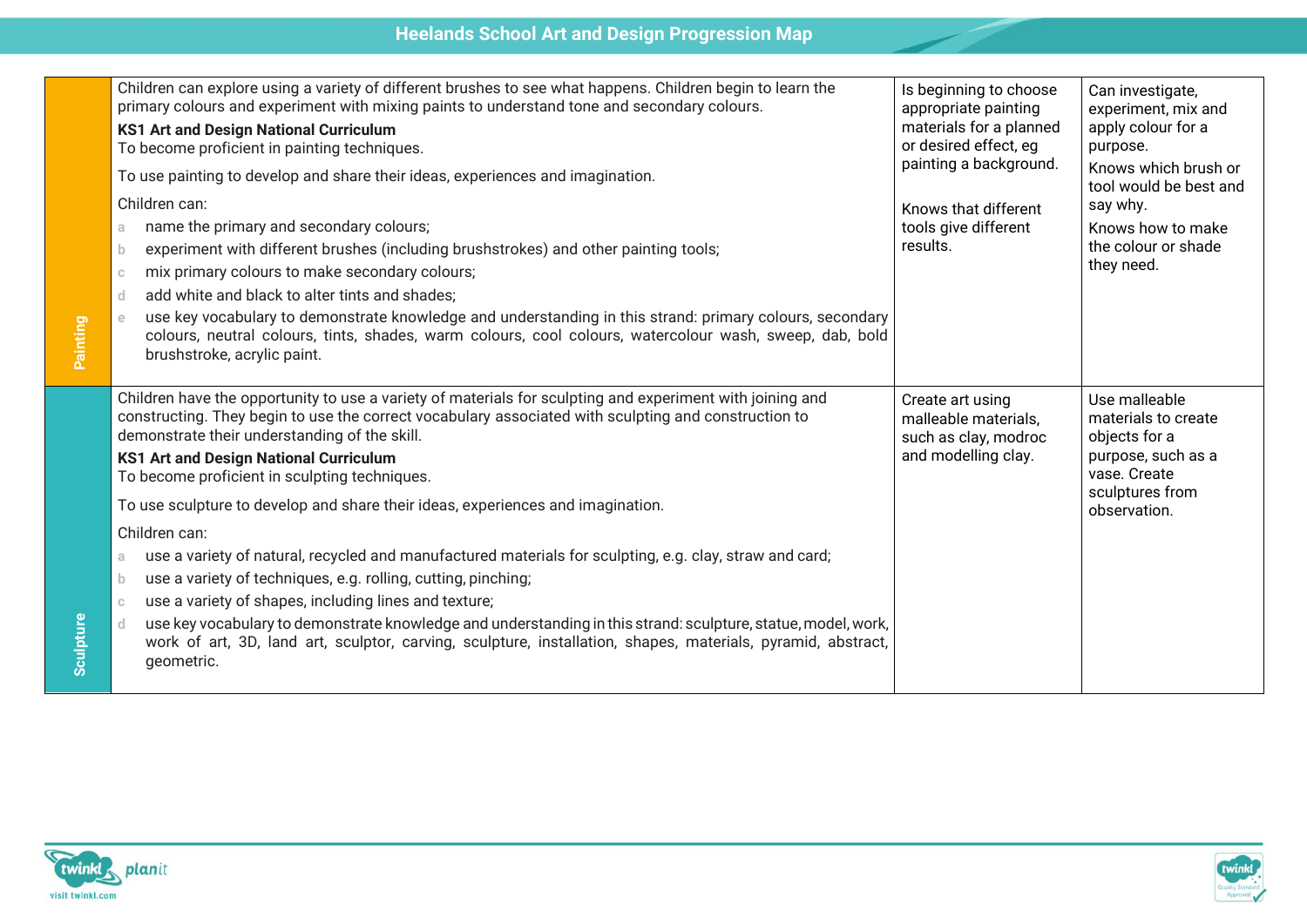| Collage | Children will have the opportunity to explore creating a variety of images on different backgrounds with a<br>variety of media,<br>e.g. paper, magazines, etc. Children experiment with sorting and arranging materials and refining their work.<br><b>KS1 Art and Design National Curriculum</b><br>To become proficient in other art, craft and design techniques $-$ collage.<br>To develop a wide range of art and design techniques in using texture, line, shape, form and space.<br>Children can:<br>use a combination of materials that have been cut, torn and glued;<br>a<br>sort and arrange materials;<br>b.<br>add texture by mixing materials;<br>$\mathbb{C}$<br>use key vocabulary to demonstrate knowledge and understanding in this strand: collage, squares, gaps,<br>-d<br>mosaic, features, cut, place, arrange. | Can select different<br>materials from arrange<br>of resources considering<br>content, shape and<br>texture. | Can select and<br>modify by cutting<br>and tearing before<br>adding other marks<br>and colour to<br>represent an idea.                                   |
|---------|---------------------------------------------------------------------------------------------------------------------------------------------------------------------------------------------------------------------------------------------------------------------------------------------------------------------------------------------------------------------------------------------------------------------------------------------------------------------------------------------------------------------------------------------------------------------------------------------------------------------------------------------------------------------------------------------------------------------------------------------------------------------------------------------------------------------------------------|--------------------------------------------------------------------------------------------------------------|----------------------------------------------------------------------------------------------------------------------------------------------------------|
|         |                                                                                                                                                                                                                                                                                                                                                                                                                                                                                                                                                                                                                                                                                                                                                                                                                                       |                                                                                                              |                                                                                                                                                          |
|         | Children experiment with shape and pattern, looking at repeated patterns and different materials to make<br>texture,<br>e.g. sponges.<br><b>KS1 Art and Design National Curriculum</b><br>To become proficient in other art, craft and design techniques<br>$-$ printing.<br>To develop a wide range of art and design techniques in using colour and texture.<br>Children can:<br>copy an original print;<br>a<br>use a variety of materials, e.g. sponges, fruit, blocks;<br>$\mathbf{D}$<br>demonstrate a range of techniques, e.g. rolling, pressing, stamping and rubbing;<br>-C<br>use key vocabulary to demonstrate knowledge and understanding in this strand: colour, shape, printing,<br>d<br>printmaking, woodcut, relief printing, objects.                                                                               | Can explore and create<br>patterns and textures<br>with a range of found<br>materials                        | Can repeat a pattern<br>randomly or tiled on a<br>grid with a range of<br>blocks.<br>Can print, controlling<br>line and tone using tools<br>or pressure. |



**Printing**